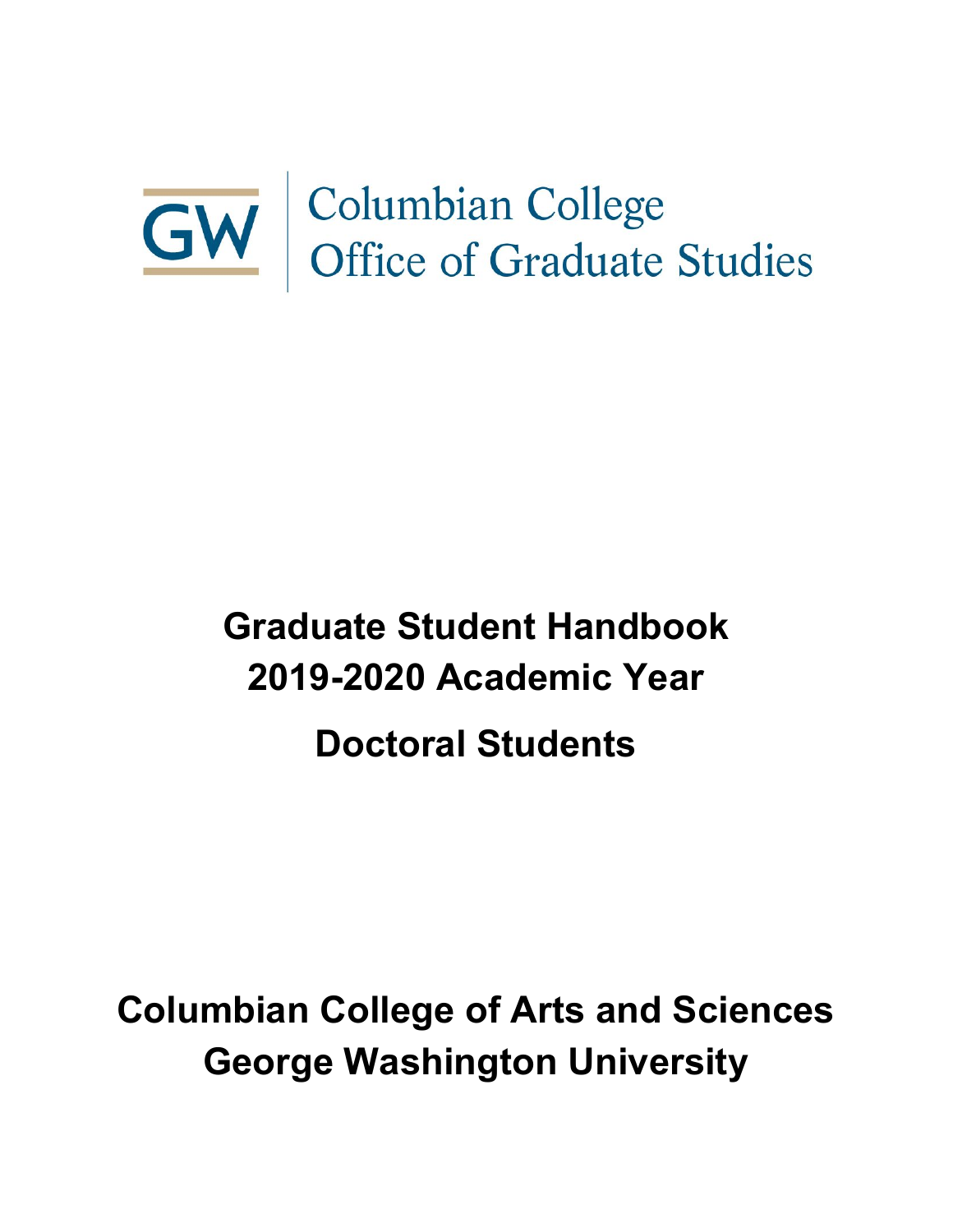# **Table of Contents**

| <b>About</b>                                                       | 4              |
|--------------------------------------------------------------------|----------------|
| <b>Your CCAS Contacts</b>                                          | 4              |
| Your Director of Graduate Studies (DGS)                            | 4              |
| Program of Studies                                                 | 4              |
| <b>Manager of Doctoral Student Services</b>                        | 5              |
| Your GW email address                                              | 5              |
| <b>DegreeMAP</b>                                                   | 5              |
| <b>Registration</b>                                                | 6              |
| Workload                                                           | 6              |
| Half-Time / Full-Time Certification Request                        | 6              |
| Continuing Research (CR) and Continuous Enrollment (CE)            | $\overline{7}$ |
| Leave of Absence (LOA)                                             | $\overline{7}$ |
| Dropping and Adding Courses                                        | 8              |
| Withdrawing from your Program                                      | 9              |
| Tuition                                                            | 9              |
| <b>Academic Standing</b>                                           | 9              |
| <b>Probation and Termination</b>                                   | 9              |
| Degree Timeframe                                                   | 10             |
| <b>Transfer Credit</b>                                             | 10             |
| <b>Consortium Courses</b>                                          | 11             |
| <b>International Students</b>                                      | 12             |
| English for Academic Purposes (EAP)                                | 12             |
| <b>International Student Health Insurance</b>                      | 12             |
| <b>Graduation and Degree Completion</b>                            | 13             |
| Participating in CCAS Doctoral Hooding and University Commencement | 13             |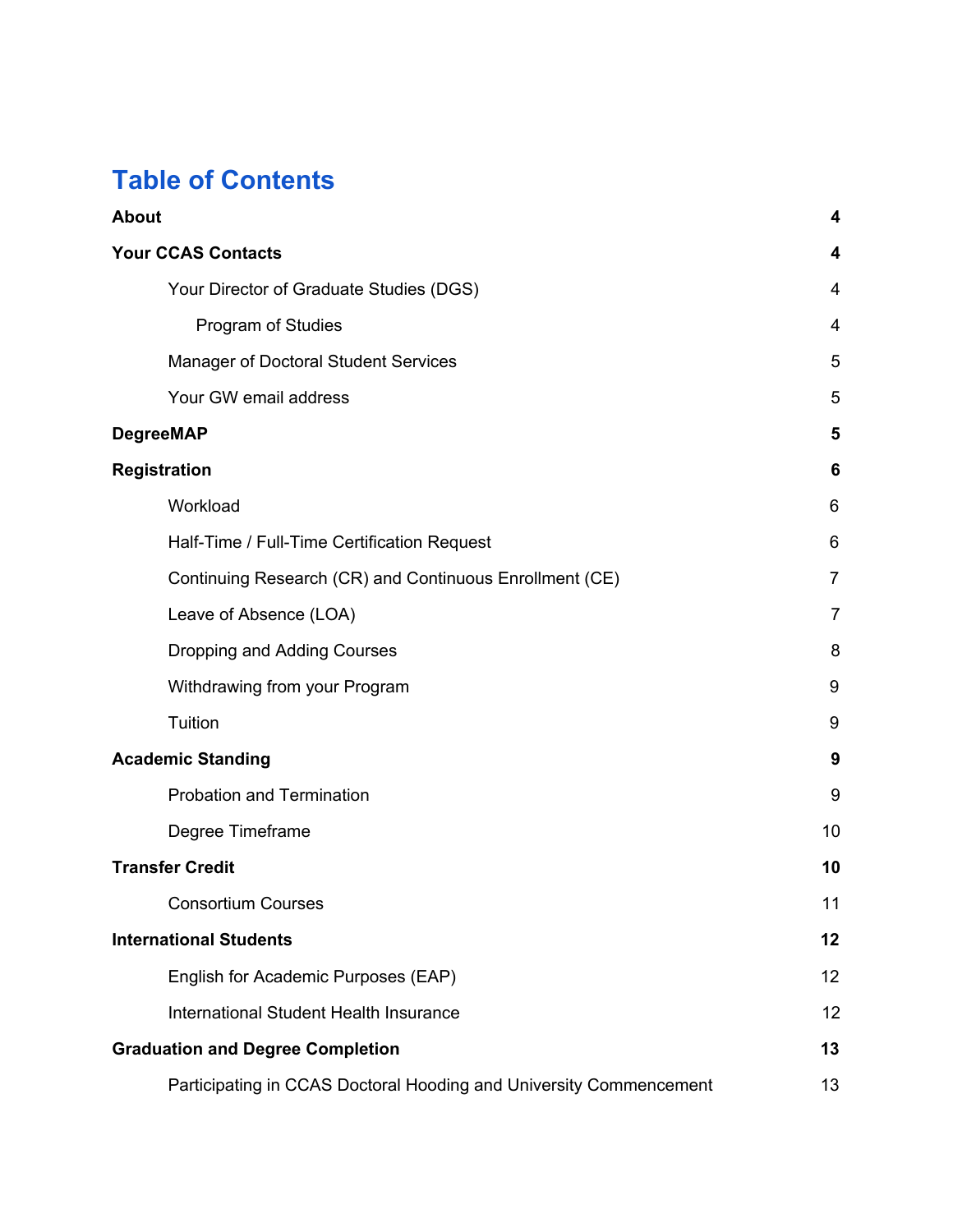| <b>CCAS Doctoral Hooding</b>                              | 14 |
|-----------------------------------------------------------|----|
| <b>Clinical Psychology PhD</b>                            | 14 |
| Professional Psychology PsyD                              | 14 |
| Master's degree along the way                             | 14 |
| Master of Arts and Master of Science (MA, MS)             | 14 |
| Master of Philosophy (MPhil)                              | 15 |
| Master of Psychology (MPsy)                               | 15 |
| The Doctor of Philosophy (PhD)                            | 15 |
| <b>General Examination</b>                                | 15 |
| <b>Dissertation</b>                                       | 16 |
| Human Research Requirements                               | 16 |
| <b>Final Examination</b>                                  | 17 |
| The Doctor of Psychology (PsyD)                           | 18 |
| <b>Transfer of Credits</b>                                | 18 |
| Major Area Paper                                          | 18 |
| The General Examination                                   | 19 |
| <b>Rights and Responsibilities and Academic Integrity</b> | 19 |
| <b>Student Rights and Responsibilities</b>                | 19 |
| Academic Integrity                                        | 19 |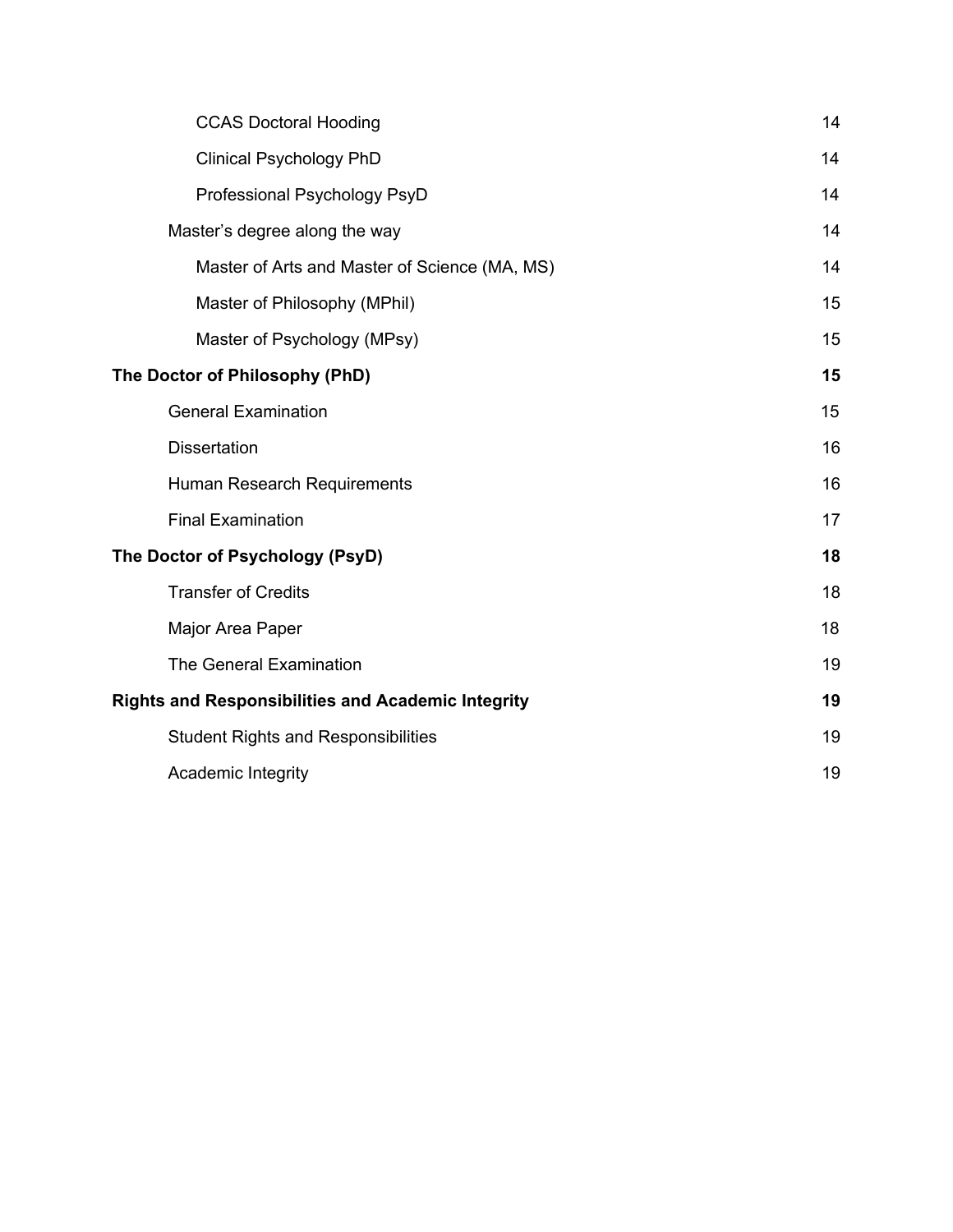# <span id="page-3-0"></span>**About**

The Columbian College of Arts and Sciences (CCAS) is GW's intellectual and creative backbone—a place where research thrives, critical thinking is encouraged, collaboration is constant and real-world training goes hand-in-hand with learning.

As pioneers of the Engaged Liberal Arts, we equip students with the skills and competencies needed to be effective, responsible 21st-century citizens.

Columbian College is GW's largest and most comprehensive academic unit. It is home to 42 academic departments, three affiliated schools, 8,000 undergraduate and graduate students, 28 research centers and nearly 500 full-time faculty—including Fulbright and Guggenheim scholars, award-winning artists, cutting-edge scientists and critically acclaimed authors.

To review all CCAS policies and university regulations visit the [University](http://bulletin.gwu.edu/arts-sciences/) Bulletin.

# <span id="page-3-1"></span>**Your CCAS Contacts**

#### <span id="page-3-2"></span>**Your Director of Graduate Studies (DGS)**

Each graduate program has a Director of Graduate Studies (DGS) who will be your main point of contact regarding your academic program requirements.

You must meet with your DGS before registering for courses in the first semester to ensure you are informed of exactly which courses you need to take and what is required to complete your graduate program. Your DGS' contact details can be found in the [Graduate](https://columbian.gwu.edu/program-directors) [Program](https://columbian.gwu.edu/program-directors) Director listing on the Office of [Graduate](https://columbian.gwu.edu/program-directors) Studies Contacts page.

You should also discuss the possibility of transferring any graduate credit earned at other institutions with your DGS, and submit the necessary paperwork to the Office of Graduate Studies.

#### Program of Studies

<span id="page-3-3"></span>When you meet with your DGS, you will draw up a program of studies. This is a detailed plan of your degree program. It should include a list of all courses you will take each semester and a list of non-course requirements that you must complete, with dates by which you intend to complete them. You should keep a copy of your Program of Studies and consult it regularly as you progress through the program. The program of studies may be modified, with approval of your DGS, during your time in the program.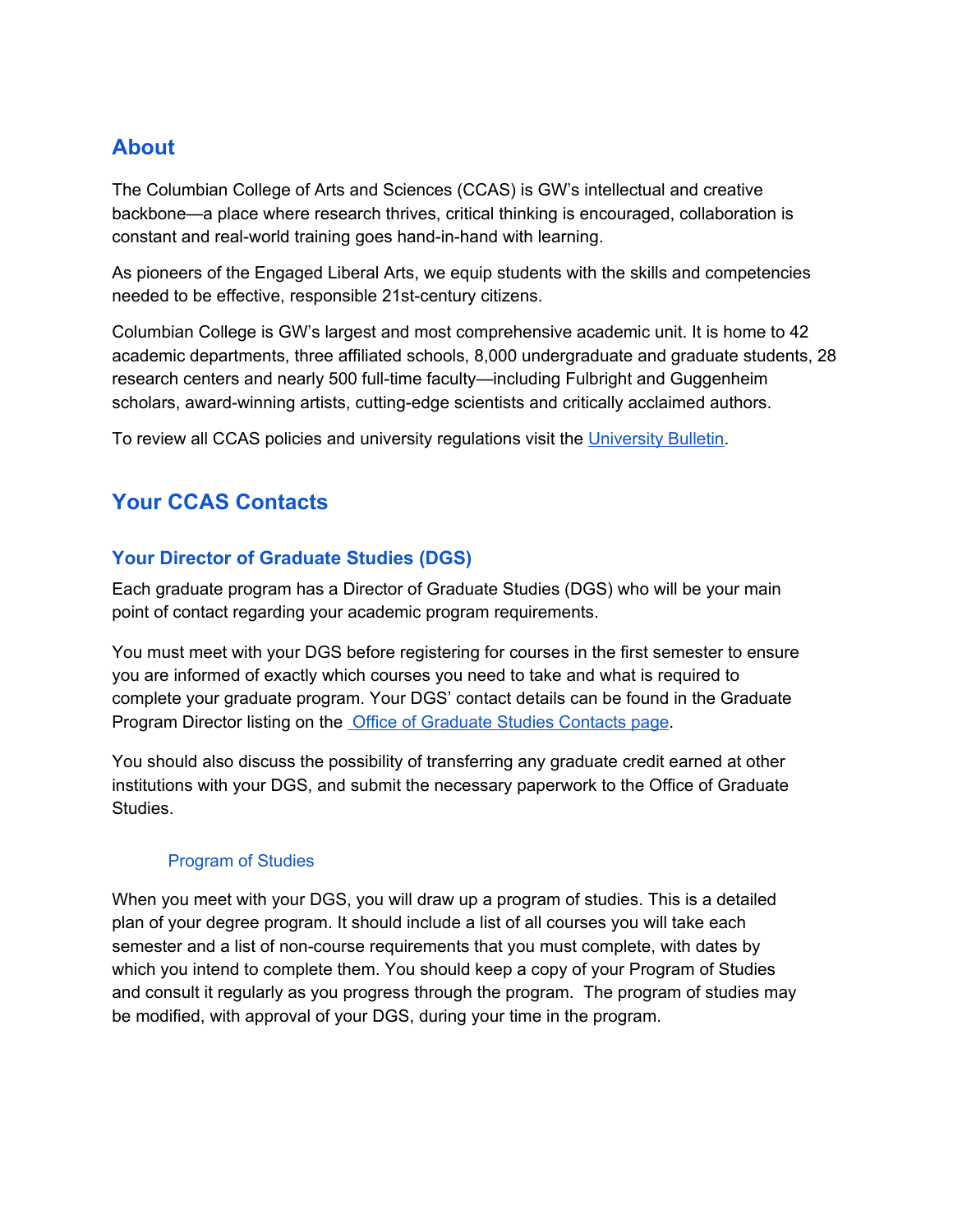#### <span id="page-4-0"></span>**Manager of Doctoral Student Services**

The Manager of Doctoral Student Services is your main point of contact within the Graduate Studies Office and can assist you with a wide range of administrative requirements. Please note, your advisor and DGS must provide your academic advising.

#### <span id="page-4-1"></span>**Your GW email address**

All email correspondence will be sent to your GW email address. As a student, your email address ends in "@gwmail.gwu.edu" but you will still receive mail addressed to "@gwu.edu". However, if you are a GW employee, or at any point you become a GW employee (including as a Graduate Assistant) you will also have an email address that ends in "@email.gwu.edu." If you are both a student and an employee, email sent to "@gwu.edu" can only be forwarded to one of the two accounts. You will either need to check both accounts regularly, or contact the Division of Information Technology to ensure that email sent to "@gwu.edu" forwards to the correct account (although you should still check your second account to make sure you do not miss any important information).

#### <span id="page-4-2"></span>**DegreeMAP**

[DegreeMAP,](https://registrar.gwu.edu/students) the University's advising tool, maps out each student's degree program requirements and completion status, and should be used in conjunction with your Program of Studies to track your program progress.

DegreeMAP is accessed via GWEB. Students and advisors are strongly encouraged to consult DegreeMAP each semester to ensure degree program requirements are being met. Occasionally, course substitutions (petitions) are needed to update your DegreeMAP record. Only your DGS can submit these petitions. In order to be cleared for graduation your DegreeMAP must reflect 100% completion.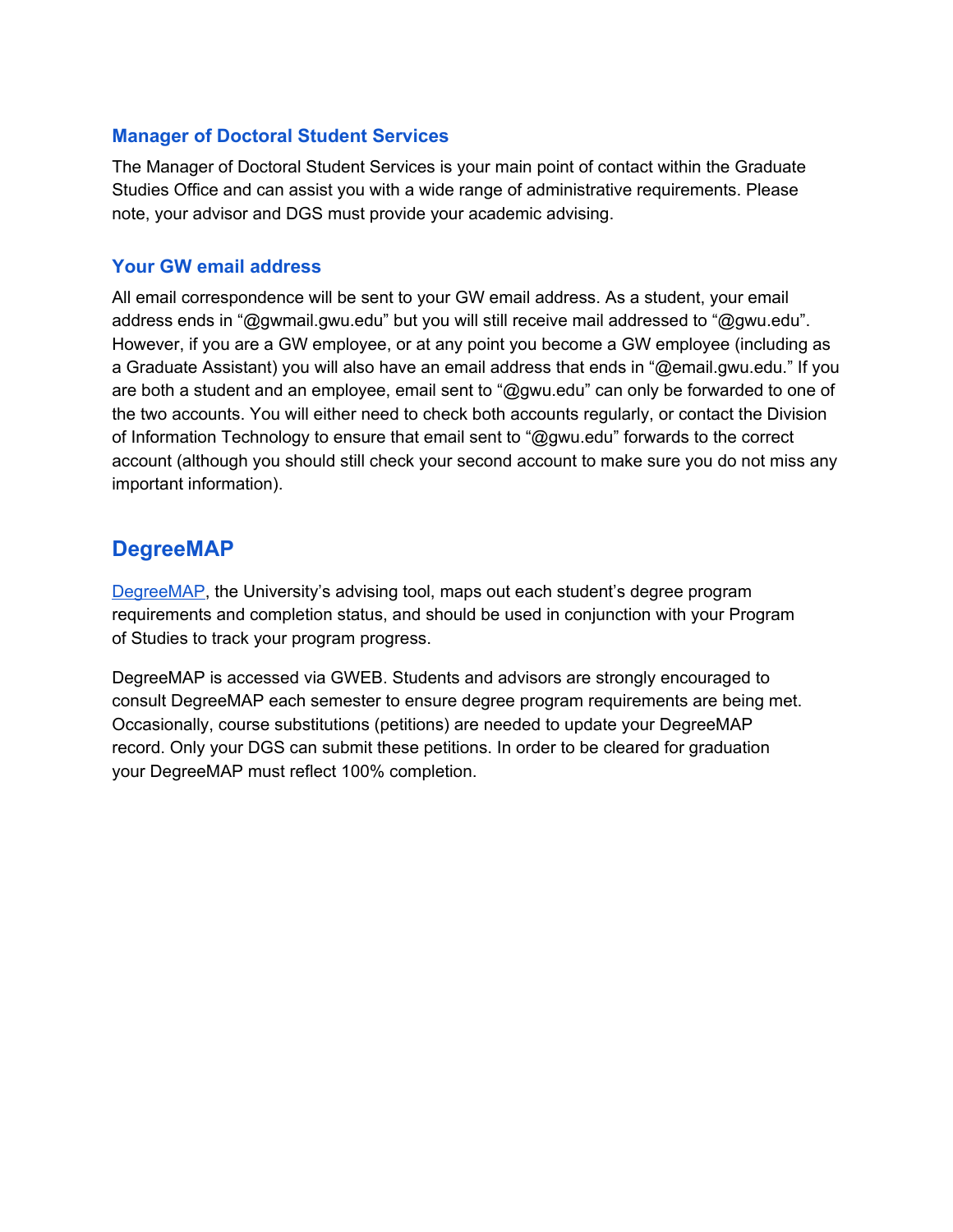# <span id="page-5-0"></span>**Registration**

General registration opens for the Fall and Summer semesters in late March or early April, and for Spring semester in early November. All initial registrations made on or after the first day of classes of a semester will be charged a late registration fee. Registration dates and deadlines can be found on the [Registrar's](http://registrar.gwu.edu/) website.

**All CCAS graduate students are required to register continuously each Fall and Spring semester** until the completion of their program. Registration during the summer is optional except for those who plan to complete their degree requirements in the summer semester and those whose program of studies requires summer registration. Failure to register may require that a student apply for readmission. Readmission is not guaranteed.

#### <span id="page-5-1"></span>**Workload**

You must register for **at least 3 credits each Fall and Spring semester,** unless you have completed all of your coursework (see the Continuing Research/Continuous Enrollment section of this handbook) or are on an approved Leave of Absence (see the Leave of Absence section of this handbook). The credit hours required for half-time and full-time status are below:

**Minimum:** 3 credits per semester

**Maximum:** 15 credits per semester. More than 15 credits require approval from your DGS and the Associate Dean for Graduate Studies.

**Less than half-time:** 3-4 credits per semester

**Half-time:** 5-8 credits per semester

**Full-time:** 9-12 credits per semester

*Students who work more than 20 hours a week should not register for more than 6 credits.*

Failure to register for the minimum number of credits may lead to problems with student loans, with your degree completion deadline, or (for international students) with your student visa.

#### <span id="page-5-2"></span>**Half-Time / Full-Time Certification Request**

There are times when a student is enrolled in fewer than the credit hours required for half-time or full time status, but because they are engaged in one of the following academic activities, they may request half-time or full-time certification: thesis/dissertation research, cooperative education, preparing for comprehensive examination, and required internship/externship/practicum. The Half-Time/Full-Time Certification Request form is available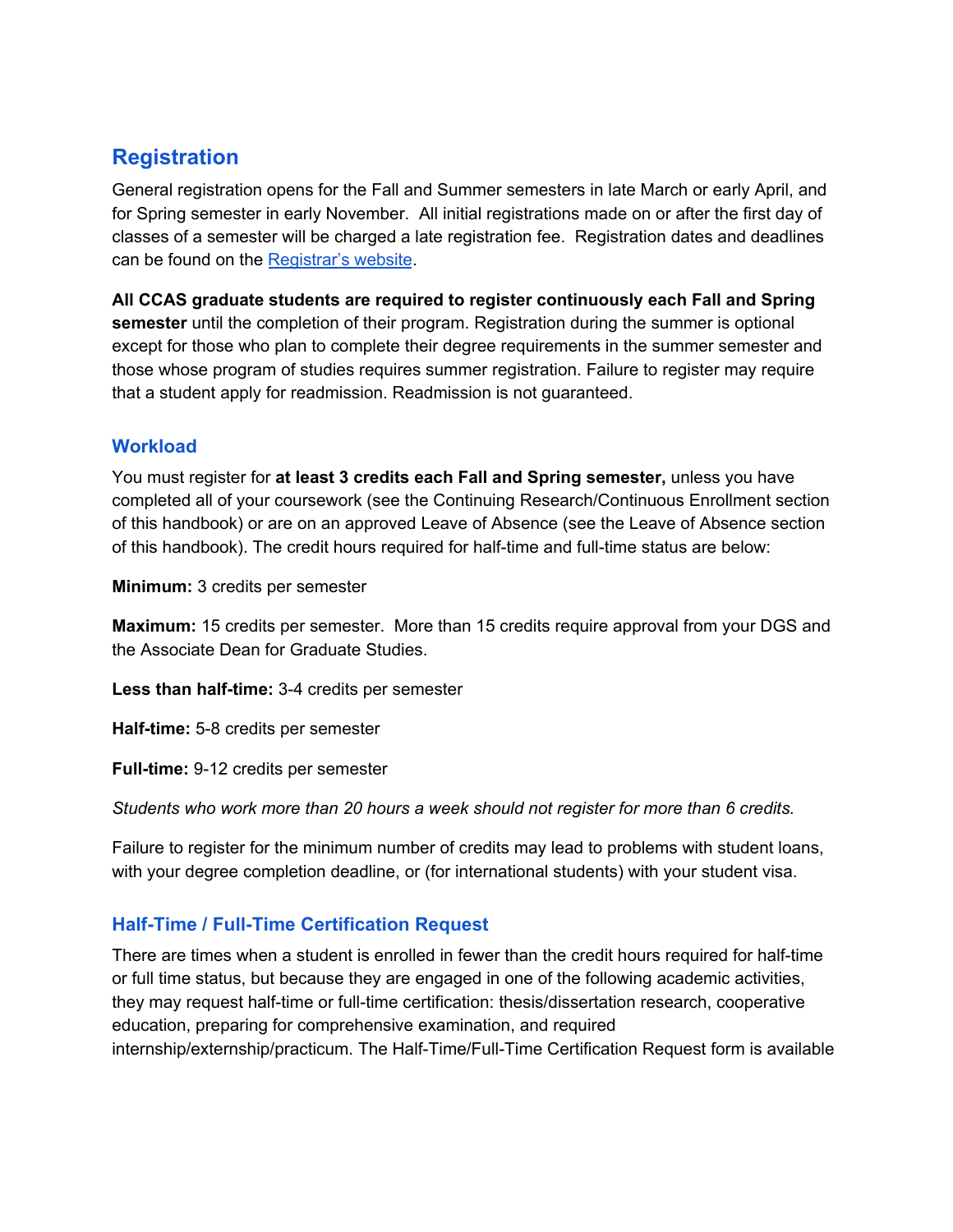on the [Registrar's](http://registrar.gwu.edu/forms) website. Students must first register and have the form signed by your DGS before submitting it to the Office of Graduate Studies for the Associate Dean's signature.

International students on an F-1 or J-1 visa must remain as full-time students for visa purposes. You should complete the Full-Time Certification Request form or the Reduced Course Load form, depending on your situation, available on th[e](http://internationalservices.gwu.edu/) [International](http://internationalservices.gwu.edu/) Services Office website.

You must be registered for the applicable semester before submitting your request.

#### <span id="page-6-0"></span>**Continuing Research (CR) and Continuous Enrollment (CE)**

If you have completed all of your required course work, all special departmental requirements, and all dissertation research registration requirements, and are within the deadline to complete your program (see the Timeframe section) you will register for one credit of (CR) Continuing Research – Doctoral each semester until the completion of your degree. Continuing Research is listed in the schedule of classes under Columbian College as CCAS 0940 for doctoral students.

If you are completing your program in the Summer semester you may register for Continuous Enrollment (CE). Continuous Enrollment is a zero-credit course, so there is no tuition charge. To register for CE you must contact the Manager of Doctoral Student Services.

There is a special section of Continuous Enrollment designed for international students completing their degree requirements in the summer. While it is still zero credits, in order to comply with visa regulations, the title of the course is Continuing Research. This is different from the 1-credit Continuing Research course (CCAS 0940) mentioned above, and you will need to contact your Manager of Doctoral Student Services in order to register.

If, in a Fall or Spring semester, a student is otherwise eligible to register for either Continuing Research (1.0 credits, normal tuition) or Dissertation Research (8999) and either 1) is otherwise entitled to receive one or more credits of tuition support from CCAS in the semester in question or 2) is awarded external funding in competition for the semester in question, then the Associate Dean for Graduate Studies may approve a petition to register instead for Continuous Enrollment. Registration for international students receiving external funding whom the Associate Dean approves for CE will be restricted to the 0 credit Continuous Research course. Semesters of Continuous Enrollment or Continuing Research count against the time limit for completion of degree requirements. Continuous Enrollment in summer semesters is permitted on a routine basis, without petition. CCAS must process your CE registration. Please contact OGS directly.

#### <span id="page-6-1"></span>**Leave of Absence (LOA)**

A Leave of Absence (LOA) is a period of time where you may be permitted to pause your study due to various reasons including financial difficulty, work commitments, family responsibilities, medical emergencies, military deployment etc. Students will be permitted LOA for no more than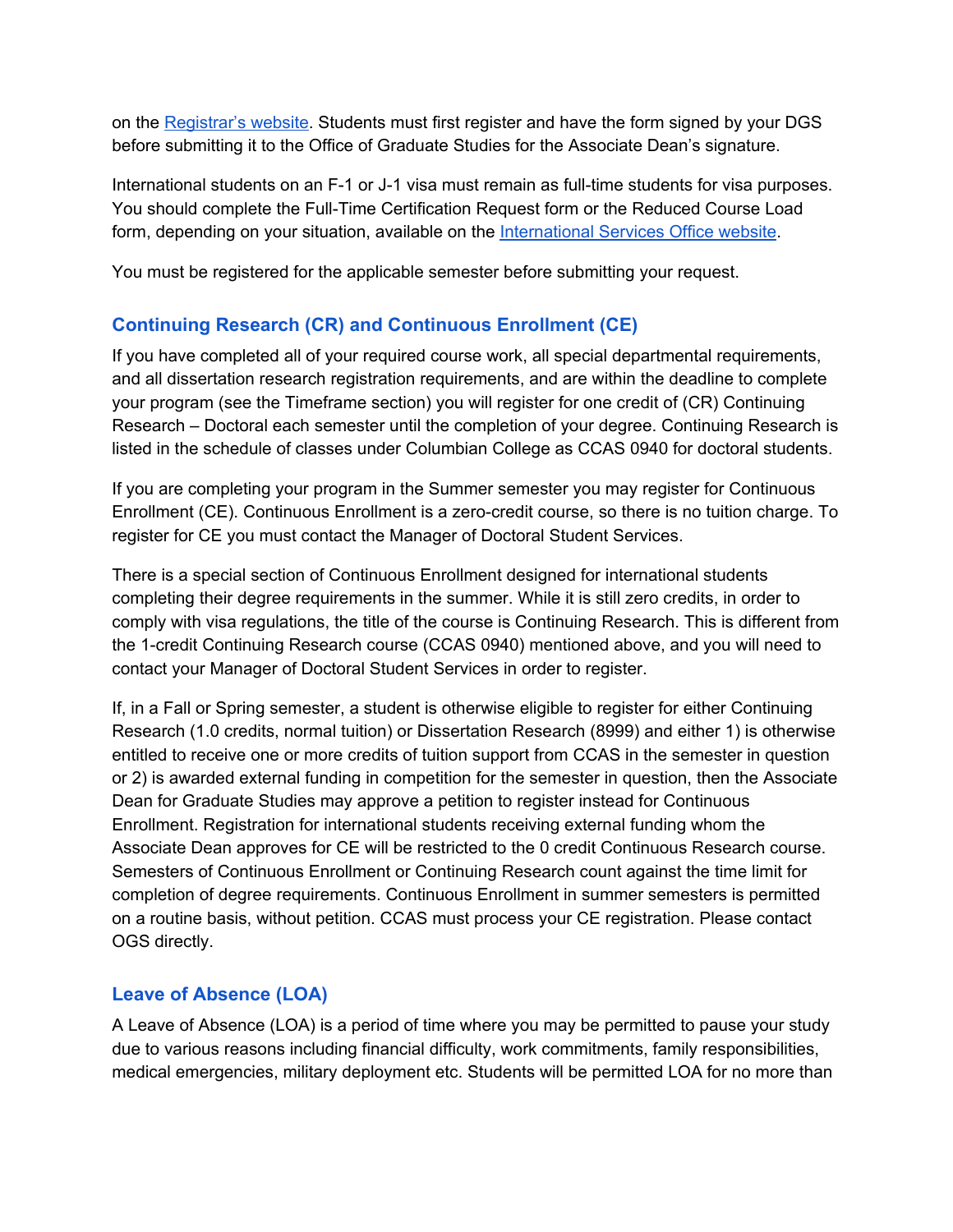2 semesters unless it is for a medical/family emergency or military deployment. You must apply for LOA before or during the applicable semester. Retroactive LOA will not be approved.

If your LOA request is approved, your Program Coordinator will inform you and submit the required registration paperwork to the Office of the Registrar. You will not have access to University facilities or resources, including the library, during LOA.

You are not required to pay any tuition for LOA.

#### <span id="page-7-0"></span>**Dropping and Adding Courses**

If you drop a course or withdraw from your program before first day of classes of a semester, you will get a full refund, including all tuition and related fees. If you drop or withdraw after the start of the semester, the following financial penalties apply:

| <b>Fall and Spring semester</b>                                  | What you will be refunded |  |
|------------------------------------------------------------------|---------------------------|--|
| On or before the end of the 1 <sup>st</sup> week of the semester | 90%                       |  |
| On or before the end of the $2^{nd}$ week of the semester        | 60%                       |  |
| On or before the end of the $3rd$ week of the semester           | 40%                       |  |
| On or before the end of the $4th$ week of the semester           | 25%                       |  |
| After the $4th$ week of the semester<br>$0\%$                    |                           |  |
| <b>Summer semester</b>                                           | What you will be refunded |  |
| Within the 1 <sup>st</sup> 7 calendar days of the summer session | 85%                       |  |
| After the 1 <sup>st</sup> 7 calendar days of the summer session  | $0\%$                     |  |

Off-campus courses and courses that do not follow the traditional semester may have a different refund schedule.

You may make adjustments to your registration by dropping and adding an equal number of credit hours, without penalty, during the first four weeks of the semester. To ensure you are not charged you must drop a course and add an equivalent credit hour course within the same week, and you must do so using the same method, either through GWEB, or by using a Registration Transaction form available on the [Registrar's](http://registrar.gwu.edu/forms) website.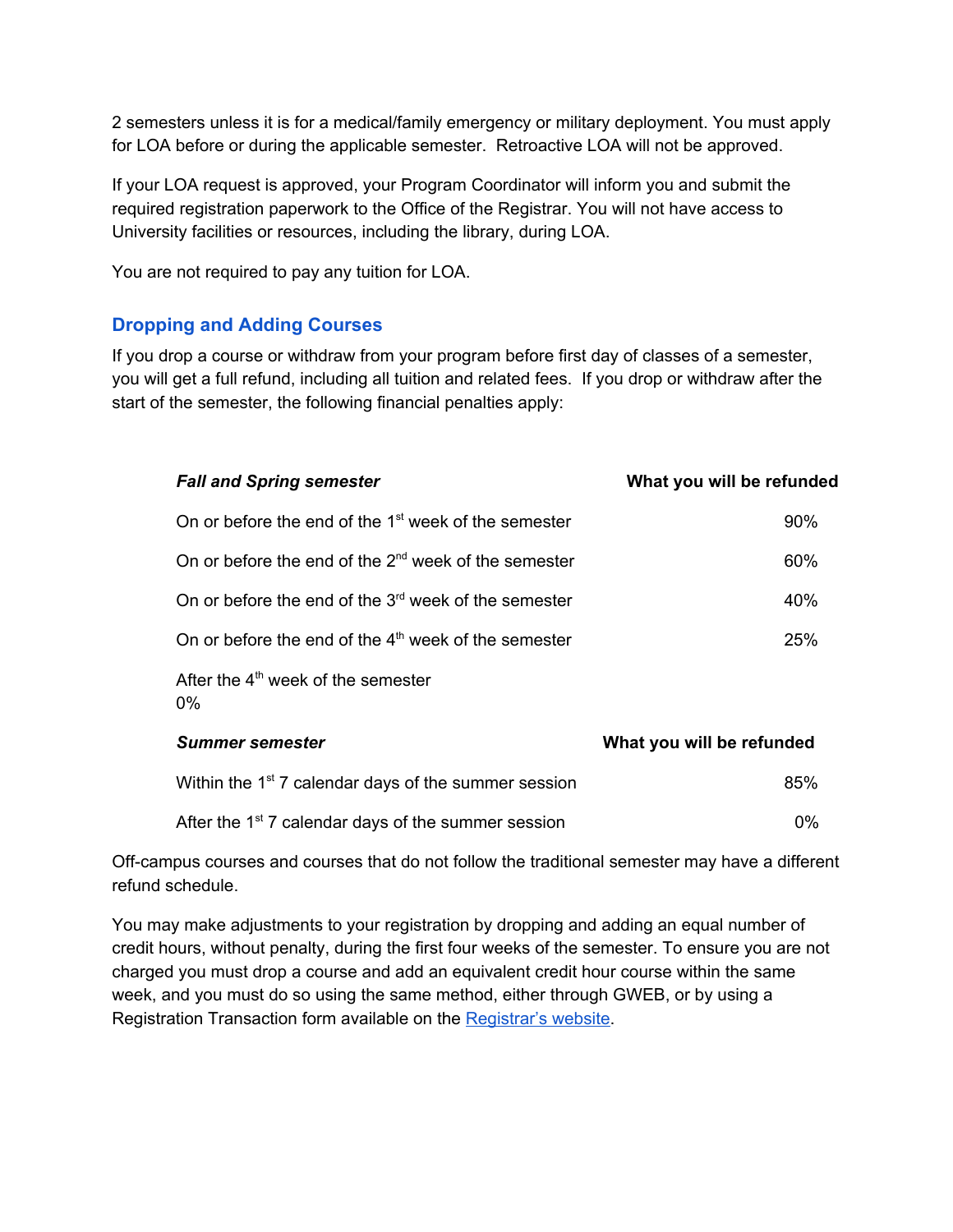You may continue to adjust your schedule within the first 4 weeks of the semester. If you drop a course after the 4<sup>th</sup> week you will receive a grade of W (Withdrawn). You may not drop any classes after the 10<sup>th</sup> week.

#### <span id="page-8-0"></span>**Withdrawing from your Program**

If you find it necessary to withdraw completely from the University you must notify the Office of Graduate Studies in writing. If you want to resume your degree at a later date, you will be required to reapply for admission. If you wish to resume your degree within 2 years of leaving the program, you may be required to back register for one credit hour for each semester spent away from the program.

#### <span id="page-8-1"></span>**Tuition**

Students will be billed for tuition by the Office of Student Accounts after registering for courses. Tuition rates are determined by your degree program and are charged by credit hour. For example, students admitted to Foggy Bottom campus programs pay the on-campus tuition rate for any courses they register for, regardless of course format or location. Tuition rates are found [here](https://studentaccounts.gwu.edu/graduate-tuition).

# <span id="page-8-2"></span>**Academic Standing**

All CCAS graduate students are required to maintain a cumulative degree GPA of at least 3.0 (B). Some programs require a higher cumulative GPA. Please refer to the [Graduate](http://bulletin.gwu.edu/) Bulletin for the minimum GPA requirement for your program. Deficiency and prerequisite coursework (if required) are not included in calculating your cumulative degree GPA even though they may appear on your graduate transcript. These courses also do not count toward the credits required for your graduate degree.

Maintaining satisfactory academic standing is separate from the [Financial](http://financialaid.gwu.edu/) Aid Office condition of satisfactory academic progress policy (SAP). SAP is required for all students who receive a federal loan. The SAP policy refers to your ability to access federal loans only and should not be confused with the Academic Standing Policy.

#### <span id="page-8-3"></span>**Probation and Termination**

If you do not meet the minimum cumulative degree GPA required by your program, you may be put on academic probation or have your program terminated. While on probation you may be limited in the number of credits you may take and you may no longer be able to receive any failing or incomplete grades. You will be informed by the Office of Graduate Studies of the conditions that have been attached to your probationary period.

Your cumulative degree/certificate GPA will be reviewed after your probationary period. If you have not met the conditions of your probation and increased your degree GPA to at least 3.0, or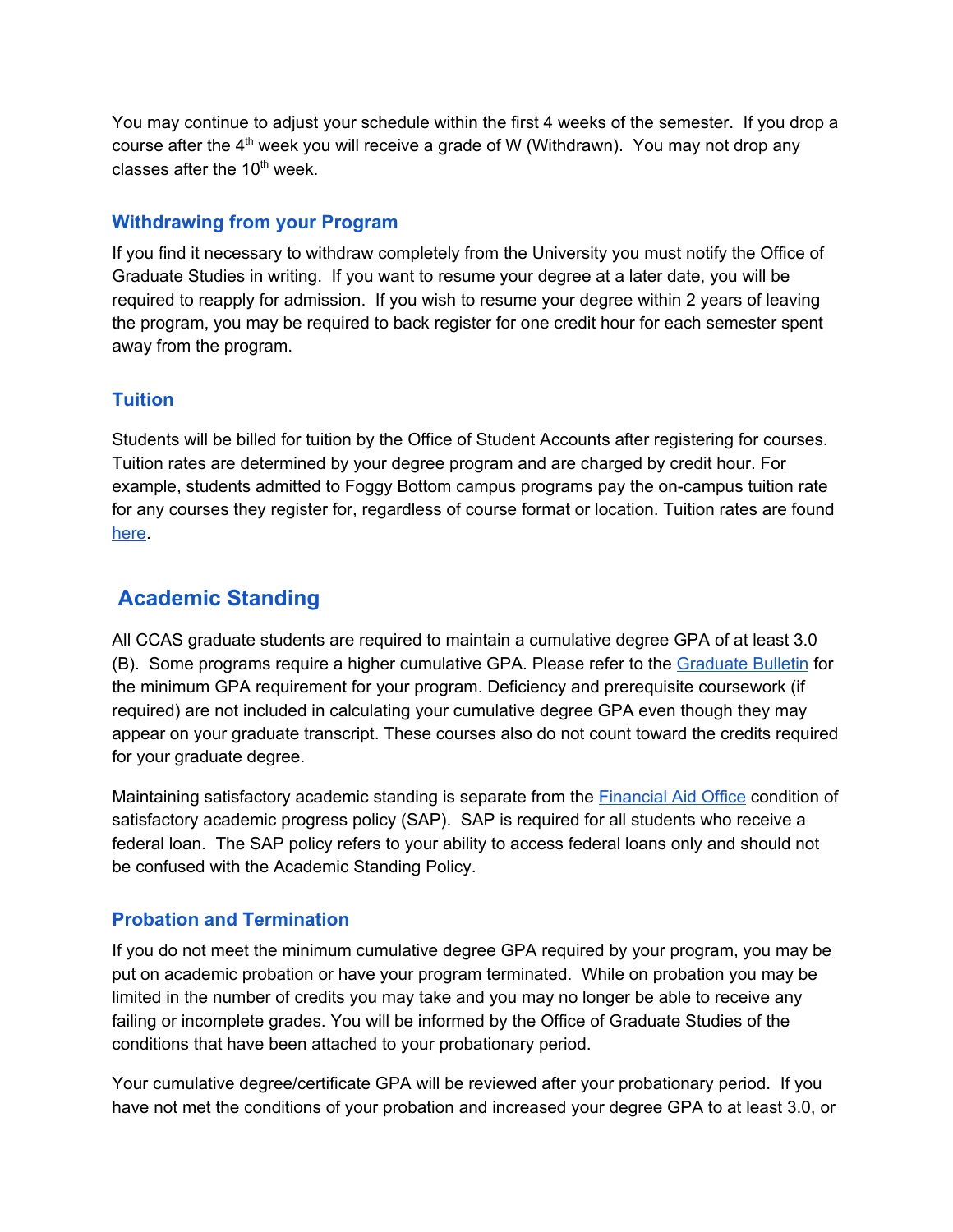as specified in your terms of probation, you may be terminated from your program. If you meet the requirements of your probation, you may be reinstated to good academic standing or remain on extended probation depending the recommendation of your academic department.

Your University transcript indicates your academic standing for the Fall and Spring semesters. If you maintain the minimum required GPA, your transcript will indicate *Good Standing*. If you are placed on probation, your standing will change to *Probation*. If you are terminated, no standing will appear on your transcript.

#### <span id="page-9-0"></span>**Degree Timeframe**

All PhD students must complete all degree requirements within eight years (16 semesters, not including summers). PsyD students must complete all degree requirements within five years (10 semesters, not including summers).

Students who have exceeded their CCAS program time limit must request an extension of time to degree in order to remain in the program. Requests for an extension on the completion of your degree requirements must include a detailed timeline for completion and must be approved by your DGS and the Associate Dean for Graduate Studies. If your extension request is not approved, your degree candidacy will be terminated.

# <span id="page-9-1"></span>**Transfer Credit**

A maximum of one-quarter (25%) of the credit hours of graduate coursework required for your degree may be approved for transfer to a graduate program in Columbian College. These credits may come from enrollment in non-degree coursework at GW, or from another degree-granting school of GW, or another accredited college or university. For a transfer of credit to be approved, all of the following conditions must be met:

- Must be graduate-level work from an accredited institution
- Must have a grade of B or better
- Must have been taken no more than five years prior to admission
- Must not have been applied to the completion of requirements for another degree
- Must have approval from your Director of Graduate Studies
- An official transcript showing completion of the course work must be on file in the Office of Graduate Studies before the request can be considered

Requests for transfer credit must be submitted in writing and approved by your DGS and forwarded to the Office of Graduate Studies for review by the and the Associate Dean **during the first year in your program**.

Grades from transfer credit are not included in the calculation of your degree GPA unless they are courses taken at GW.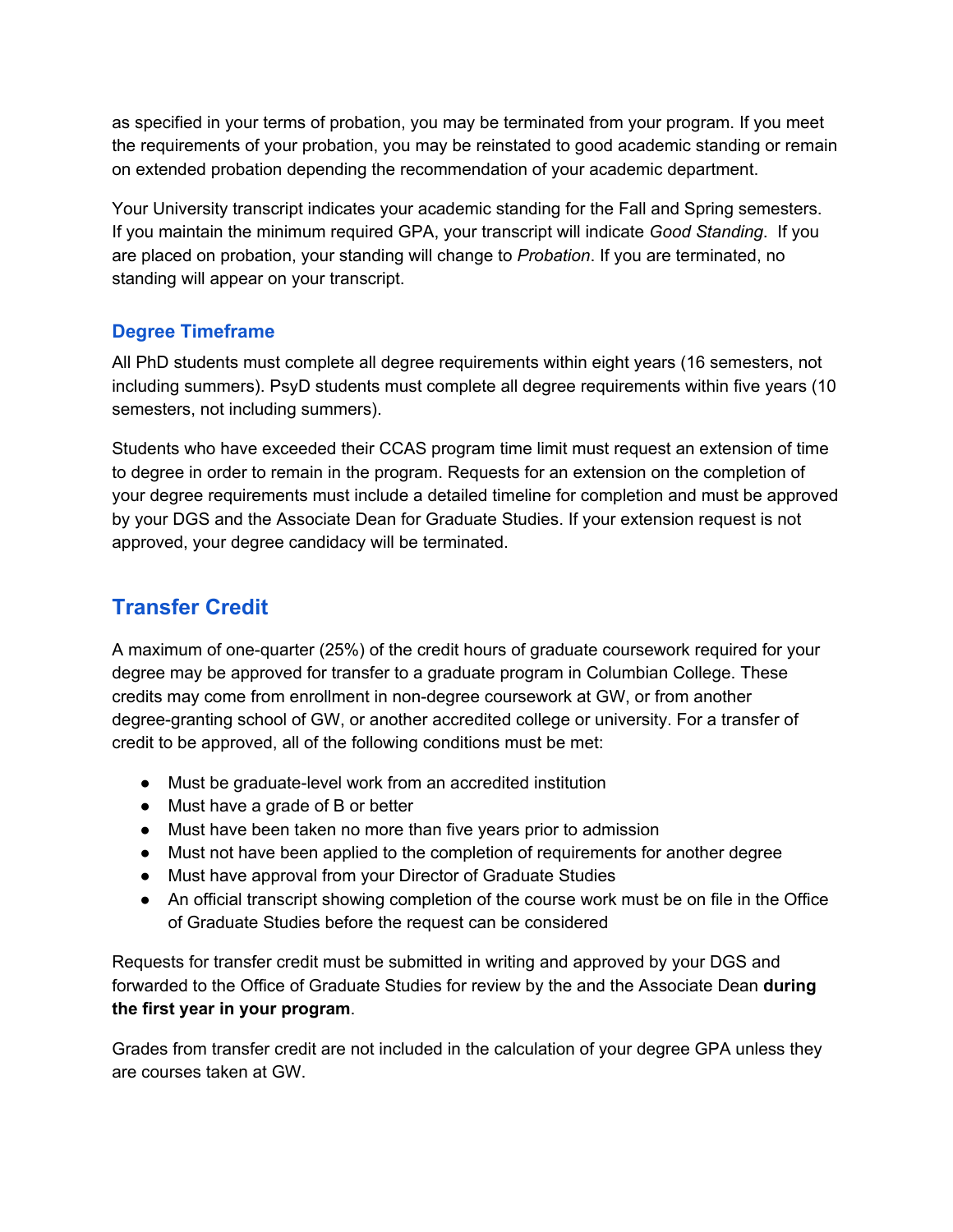You are not permitted to transfer coursework taken outside the University once you have enrolled at GW, except under extraordinary circumstance; permission must be sought from your DGS and the Associate Dean in advance of registering for the course.

Students who hold a master's degree in a related field may request to transfer up to 30 credit hours (Advanced Standing). If you do not hold a master's degree then you may apply to have up to 30 credits transferred as long as the coursework was completed within two years of your enrollment in CCAS.

#### <span id="page-10-0"></span>**Consortium Courses**

GW is part of the Washington Metropolitan Area Consortium of Universities, which allows you the opportunity to enroll at other member institutions for courses that are not available at GW.

Participation in this program is open only to students who are located at the Foggy-Bottom or Mt. Vernon campuses (with the exception of Corcoran students). You must be in good academic standing in order to participate. With prior approval, up to 12 credits toward the PhD or PsyD may be taken through the consortium. In all cases, at least one-half (50%) of the hours counting toward your degree must be taken at GW.

Access to Consortium courses is not guaranteed as priority is given to students enrolled at the home institution. DGS approval and the GW equivalent course number on the Consortium Registration form are required for the Associate Dean's review. Please visit th[e](http://registrar.gwu.edu/consortium) [Registrar's](http://registrar.gwu.edu/consortium) [website](http://registrar.gwu.edu/consortium) to obtain the form and for more information on Consortium courses.

# <span id="page-10-1"></span>**International Students**

#### <span id="page-10-2"></span>**English for Academic Purposes (EAP)**

International students who have a TOEFL score below 100 or an IELTS score below a 7.0 (with no individual band score below a 6.0) are required to satisfactorily complete an English for Academic Purposes (EAP) course in the first semester. Your admission letter will indicate which EAP course you are required to take.

*EAP 6110: Academic Writing and Research I (3 credits)*

#### *EAP 6111: Academic Writing and Research II (3 credits)*

You will take a short exam in the first class of the semester to ensure you are in the correct EAP course. You may need to change EAP courses if the results of your exam indicate another course is better suited for you.

The EAP course credits do not count towards your degree credit requirements or your degree GPA. If you do not successfully complete the EAP course, you may be required to take the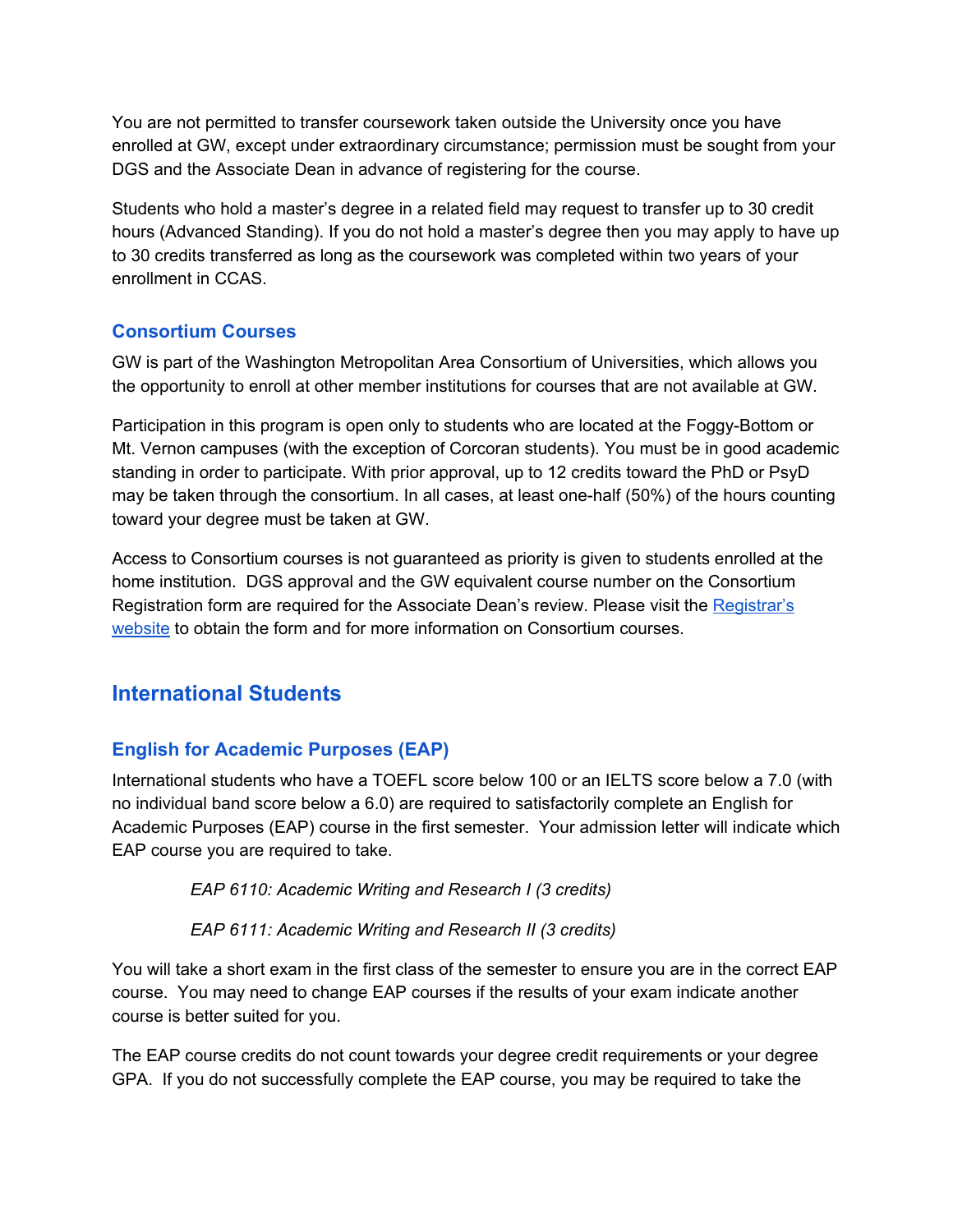course again, or you may be put on academic probation or terminated from your degree program.

For additional information on the content of each course, please visit the [E](http://eap.columbian.gwu.edu/)AP [website](http://eap.columbian.gwu.edu/).

#### <span id="page-11-0"></span>**International Student Health Insurance**

It is mandatory for all GW international students on an F-1 or J-1 visa to have adequate health insurance while registered as a GW student. Consequently, all international students are automatically enrolled in the University Student Health plan. You may choose to opt-out of the plan if you already have an adequate health insurance policy that meets the University's minimum requirements. To opt-out of the GW plan, you must submit an online waiver before the following dates:

Fall – September 30

Spring – January 31

Please visit the student health [website](https://healthcenter.gwu.edu/student-health-insurance) for more information on the GW health insurance plan, minimum coverage requirements and how to opt-out.

### <span id="page-11-1"></span>**Graduation and Degree Completion**

Degrees are conferred in January, May, and August, and the Commencement ceremony is held in mid-May.

In order to have your degree conferred, you must apply to graduate through the Student Records menu in GWeb.

Certificate students must complete the Application for Certificate Completion, which must be downloaded from the [Registrar's](http://registrar.gwu.edu/forms) website and submitted to your Program Coordinator.

Application deadlines can be found on th[e](http://registrar.gwu.edu/online-graduation-application-instructions) [Registrar's](http://registrar.gwu.edu/online-graduation-application-instructions) website. If you do not apply by the published deadlines, you will need to use a paper application form, and you will be charged a \$35 late fee.

You must be registered in the semester in which you are intending to graduate. If you are graduating in a Summer semester, you may be eligible for the zero credit Continuous Enrollment (please see the Continuing Research/Continuous Enrollment section of this handbook).

To be cleared to graduate, you must have a cumulative degree GPA of at least 3.0 (greater for some programs). In addition, the University requires that each student's [DegreeMAP](https://registrar.gwu.edu/students) record show 100% completion of credits and 100% completion of degree requirements.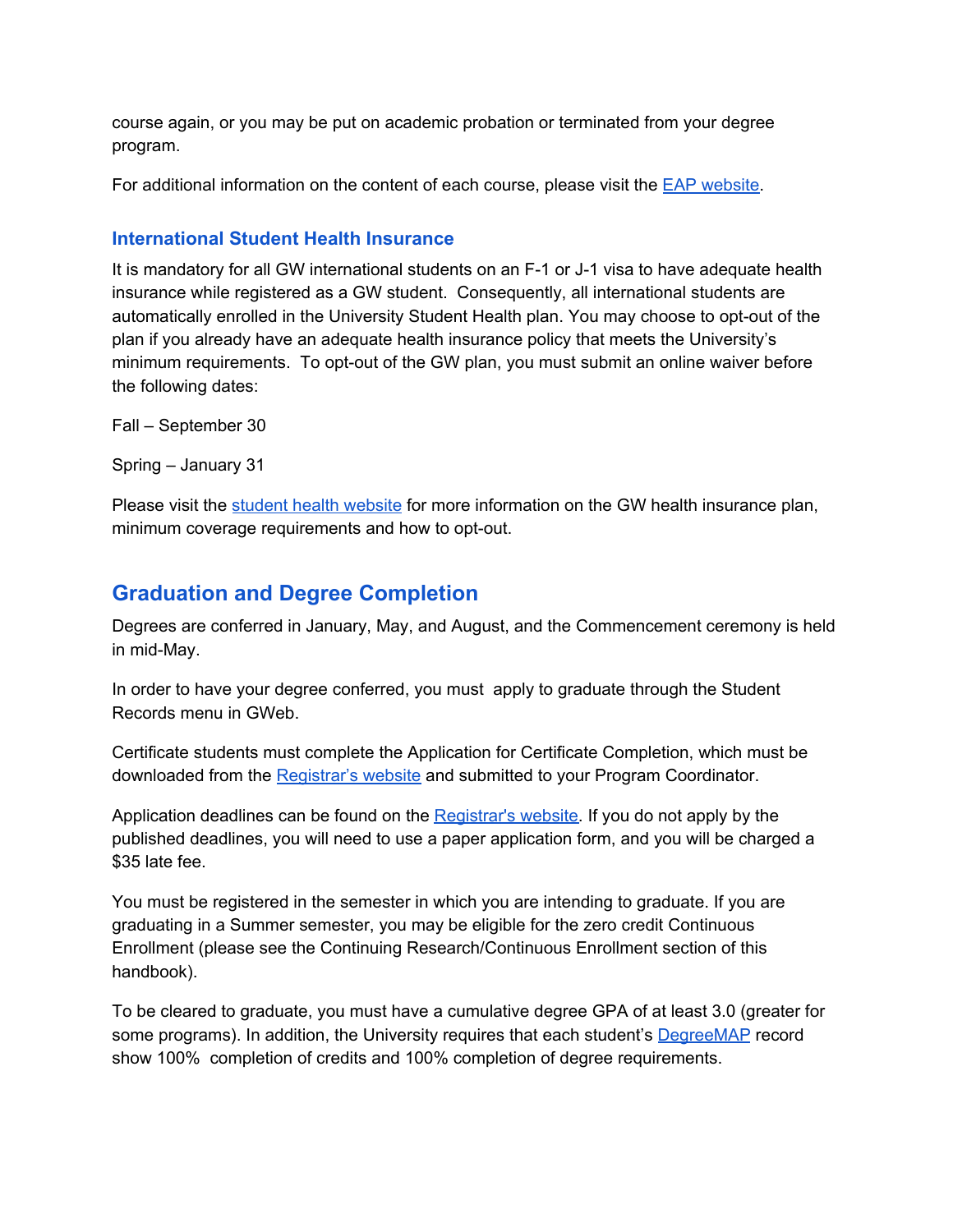If you cannot be cleared to graduate in your intended semester, you must register and re-apply for graduation for the following semester or summer session.

#### <span id="page-12-0"></span>**Participating in CCAS Doctoral Hooding and University Commencement**

The CCAS Doctoral Hooding Ceremony and University Commencement are held in mid-May. To be eligible to participate you must have applied to graduate in the Spring semester, or the preceding Summer or Fall semesters. Doctoral students completing their degree in the summer may only attend the ceremonies in the May following their graduation. For example: you may participate in the May 2019 CCAS Doctoral Hooding and University Commencement ceremonies only if you complete your program in Summer 2018, Fall 2018, or Spring 2019. You may not participate if you are completing in Summer 2019 or Fall 2019.

#### CCAS Doctoral Hooding

<span id="page-12-1"></span>CCAS PhD and PsyD graduates are honored at the CCAS Doctoral Hooding Ceremony, usually held on the Thursday evening of Commencement Weekend in May. As noted in the example above, doctoral students finishing in summer are not permitted to "walk through" the ceremony in the May preceding their graduation. In order to qualify for Spring graduation and attend any of the ceremonies, you must submit your approved dissertation to the Electronic Theses and Dissertations (ETD) website by April 1, along with all of the supporting paperwork (please see the Final Examination section of this handbook).

#### Clinical Psychology PhD

<span id="page-12-2"></span>Students in the Clinical Psychology PhD program who have finished all requirements with the exception of their internship may participate in the Spring Doctoral Hooding Ceremony. You must defend your dissertation and complete revisions by the April 1 deadline, and your internship must be complete by August 15. If you have not defended your dissertation by April 1, or your internship will not be complete by August 15, you are not permitted to attend the Spring ceremonies.

#### Professional Psychology PsyD

<span id="page-12-3"></span>PsyD Students in the PsyD program who have finished all requirements with the exception of their internship may participate in the Spring Doctoral Hooding Ceremony. Your Major Area Paper (MAP) must be complete and submitted by the April 1 deadline, and your internship must be complete by August 15. If you have not completed your MAP, or your internship will not be complete by August 15, you are not permitted to attend the Spring ceremonies.

#### <span id="page-12-4"></span> **Master's degree along the way**

Doctoral students may be eligible for a master's in their field prior to completion of their doctoral degree requirements. Degrees and requirements are determined by your field of study and your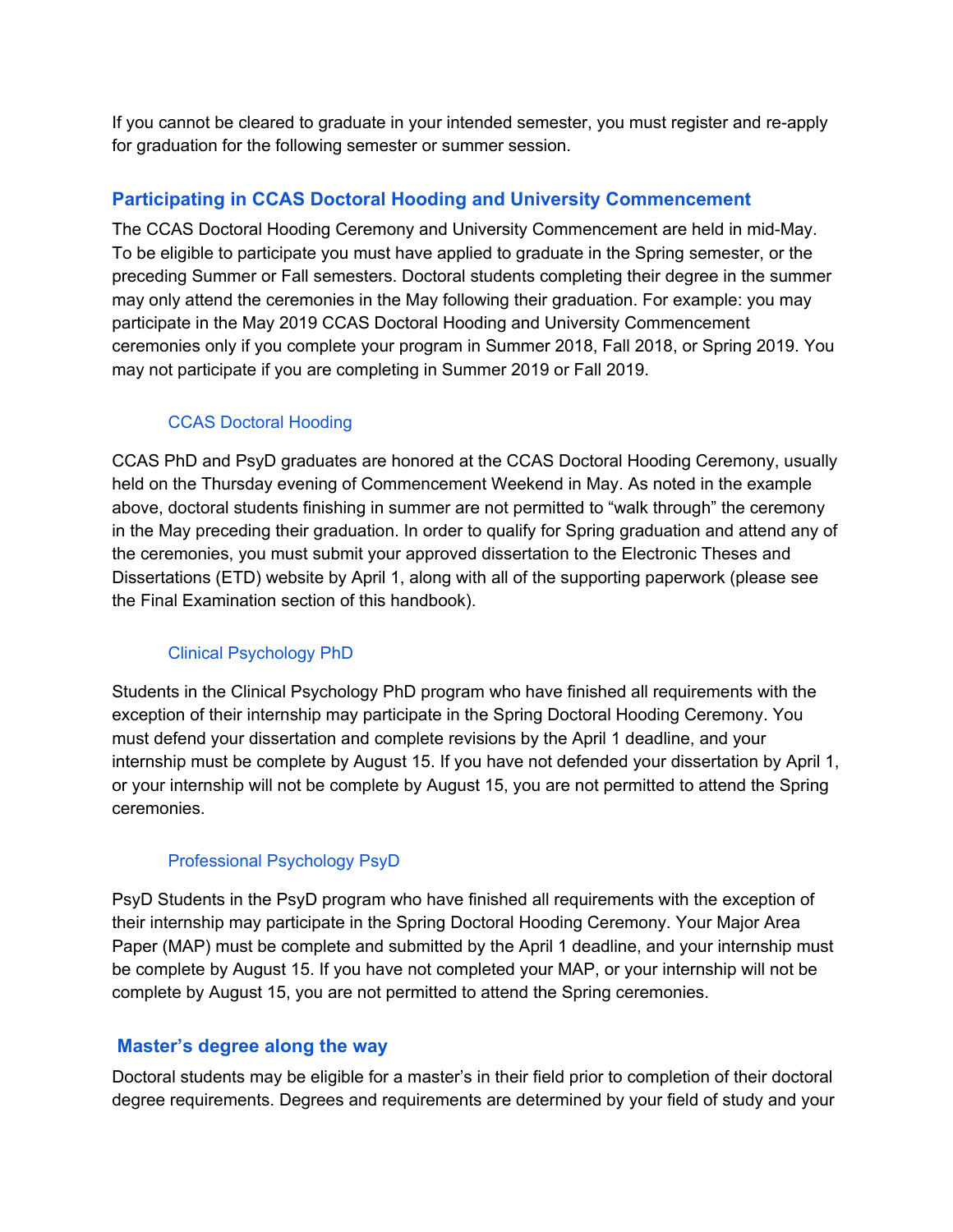department. Degrees along the way are not automatically conferred. Students must apply through GWeb (see section on Graduation). Prior to applying, you will need to inform your DGS and contact your CCAS Program Manager so that your record can be updated.

#### Master of Arts and Master of Science (MA, MS)

<span id="page-13-0"></span>Upon recommendation of your department and approval of the CCAS Graduate Studies Office, the Master of Arts or Master of Science may be awarded to students who have successfully completed all requirements for that degree, including non-course requirements.

#### Master of Philosophy (MPhil)

<span id="page-13-1"></span>Upon recommendation of your department and approval of the CCAS Graduate Studies Office, the Master of Philosophy (MPhil) may be awarded to students who have successfully completed all requirements for the Doctor of Philosophy degree up to and including the General Examination. The MPhil degree is not automatically conferred upon being advanced to candidacy. Students must complete the Degree along the way application form once you advance to candidacy.

#### Master of Psychology (MPsy)

<span id="page-13-2"></span>Upon recommendation of the department and approval of the CCAS Graduate Studies Office, the degree of Master of Psychology (MPsy) may be awarded to students who have successfully completed 53 credits in the PsyD program and all other requirements established by the Department.

# <span id="page-13-3"></span>**The Doctor of Philosophy (PhD)**

The Doctor of Philosophy degree requires satisfactory completion of a minimum of 72 semester hours of approved graduate course work (including Dissertation Research). The program is divided into two units:

- *Pre-Candidacy* consists of course work, special departmental requirements, and the General Examination
- *Candidacy* includes the research, writing, and oral defense of the dissertation, known as the Final Examination

A minimum of 48, but no more than 60, of the 72 hours must be taken in Pre-Candidacy in preparation for the General Examination. The remainder of the 72 hours is taken in Candidacy as Dissertation Research credits, which must be taken in multiples of three. CCAS requires students take a minimum of 6 Dissertation Research credits; exceptions to this require the approval of the Associate Dean for Graduate Studies. The number of semester hours required for any part of the total program is assigned by the department and may exceed the minimum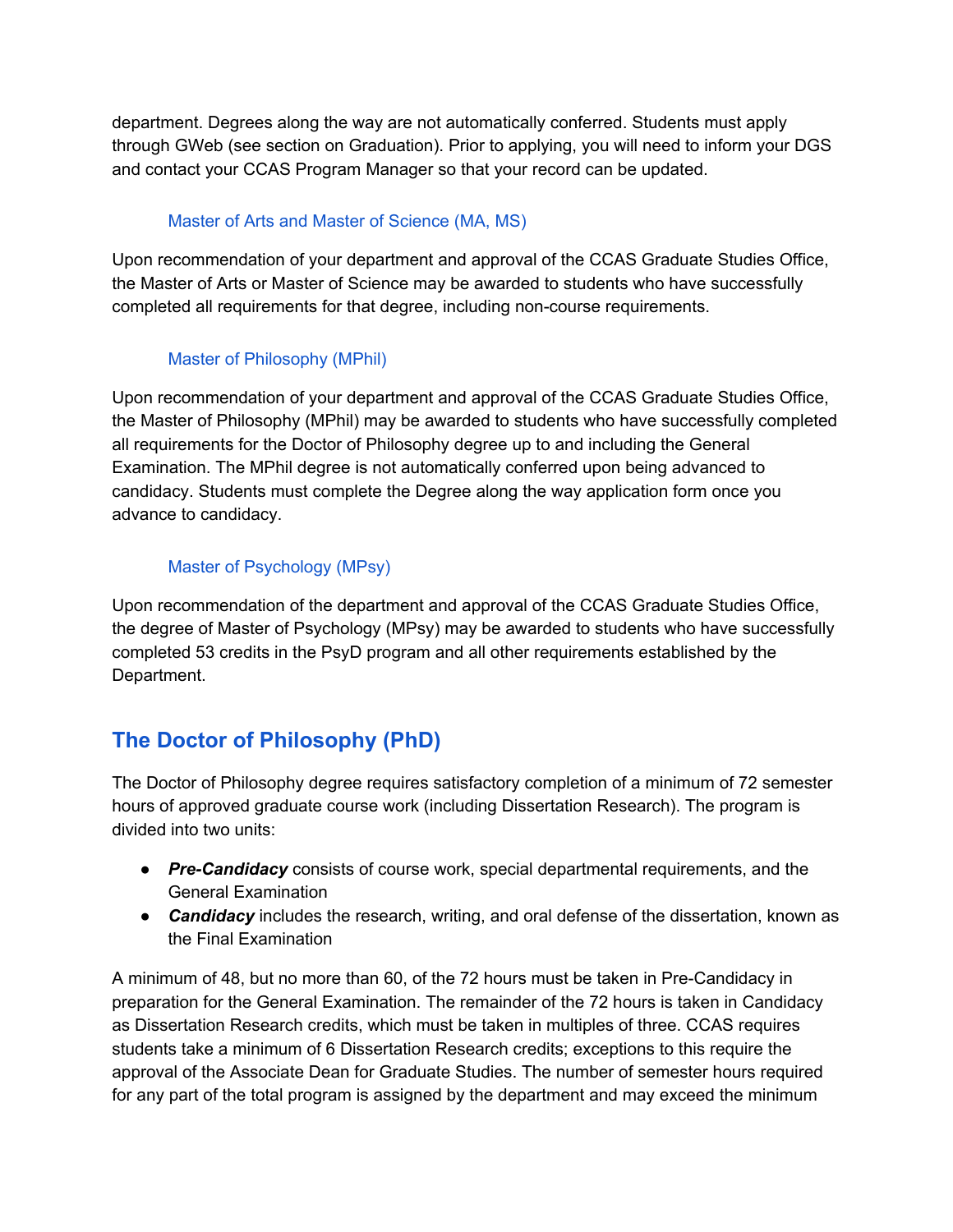required by CCAS. Many departments have special departmental degree requirements in addition to those listed here.

#### <span id="page-14-0"></span>**General Examination**

The Ph.D. General Examination is designed and administered by the department and consists of several examinations, some written and some oral, that cover the whole range of the student's program of study.

If you fail any part of the General Examination you may, with the approval of the department, repeat the examination at the next scheduled examination date. If this is not approved, your degree candidacy will be terminated. If you fail the examination for a second time, or you do not perform at the level required by the department, no further opportunity is permitted and your degree candidacy is terminated.

#### <span id="page-14-1"></span>**Dissertation**

Following the completion of all Pre-Candidacy requirements, the department will review the whole range of your academic performance with an eye to determining the likelihood that you will succeed at producing an acceptable Ph.D. dissertation. If your department decides that there is a good chance of success at this final, and most difficult, stage, and once a dissertation committee has been established, your department will recommend that you be advanced to Candidacy. Most departments require an approved dissertation proposal before they will recommend that you be advanced.

Upon entering Candidacy, you are expected to work closely with the department and the Dissertation Research Committee. The research committee consists of your director/co-director and two readers. The director or co-director must be a member of the department/program in which you are pursuing a Ph.D. You will register for Dissertation Research credits while working on the dissertation, and until the required 72 credits are completed. If you are still working on your dissertation, have completed 72 credits, and are within the degree deadline, you may register for 1 credit of Continuing Research (CCAS 0940) until you have completed the Ph.D.

When the dissertation is complete and approved by the Dissertation Research Committee the student takes the Final Examination or Defense. Information and deadlines on the electronic submission of post-defense, final approved dissertations can be found on the Electronic Thesis and Dissertation (ETD) website. The dissertation must be written, defended, and accepted (and all coursework completed) within eight years of entering the Ph.D. program. If the dissertation is not accepted within this period, and you are granted an extension on completing the degree, you may be required to repeat the entire General Examination. If your extension request is not approved your candidacy may be terminated due to lack of satisfactory progress. In special circumstances, the Associate Dean may approve a semester's extension, in which case you may be required to register for up to six hours of Reading and Research for Audit.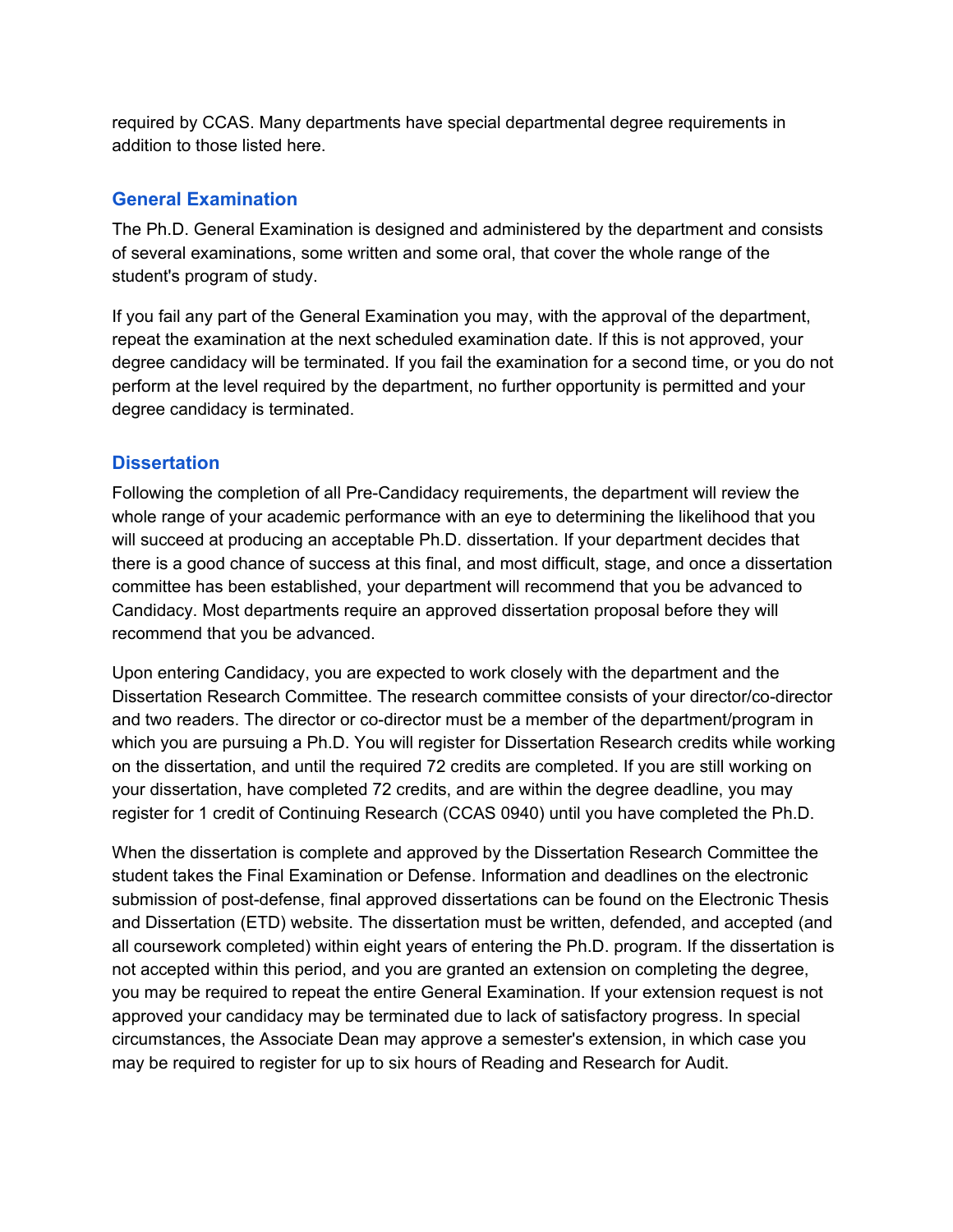#### <span id="page-15-0"></span>**Human Research Requirements**

If you are planning to conduct research at GW using human subjects, which will yield generalizable knowledge in the form of a journal article, poster presentation, or Master's thesis, you must obtain Institutional Review Board (IRB) approval before collecting data. Once you have defended your proposal to your committee, you can initiate the process by:

- Downloading and completing the Non-Medical Submission checklist and Non-Medical Submission form. These items can be obtained from the Office of Human [Research](https://humanresearch.gwu.edu/IRBforms) [website.](https://humanresearch.gwu.edu/IRBforms)
- Preparing a submission packet. You can refer to the submission checklist in order to decipher what you will need to turn in.

If you have any questions about this process, you may contact the Office of Human Research at any time by calling (202) 994-2715.

Failure to obtain IRB approval will result in the following:

- You will not be allowed to collect data until you obtain IRB approval.
- You will not be allowed to use the data collected for the intended research purposes. You may be asked to re-register for your thesis research credits and start the data collection phase over again.
- You will not be allowed to use the data collected for future research, i.e., you will not be able to use the information to publish or as the basis for a future study.
- If the study is funded, you will not have access to the funds.

#### <span id="page-15-1"></span>**Final Examination**

The Final Examination or Defense is designed, scheduled, and administered by your department. It is an oral examination conducted by the Final Examination Committee, which consists of your Dissertation Committee (director and two readers at a minimum) and two other examiners, at least one of whom must come from outside your department or outside GW. Your current or prospective immediate supervisor of employment is not permitted to be an examiner.

Once you have successfully completed the Final Examination and the Committee has verified that any required revisions to the dissertation have been made, you must submit the following:

- your dissertation through the Electronic Thesis and Dissertation (ETD) website,
- the completed ETD Approval Form;
- The Survey of Earned Doctorates.

These materials must be submitted by the deadlines posted on the ETD website for the semester in which you are graduating. If you do not submit the required materials by the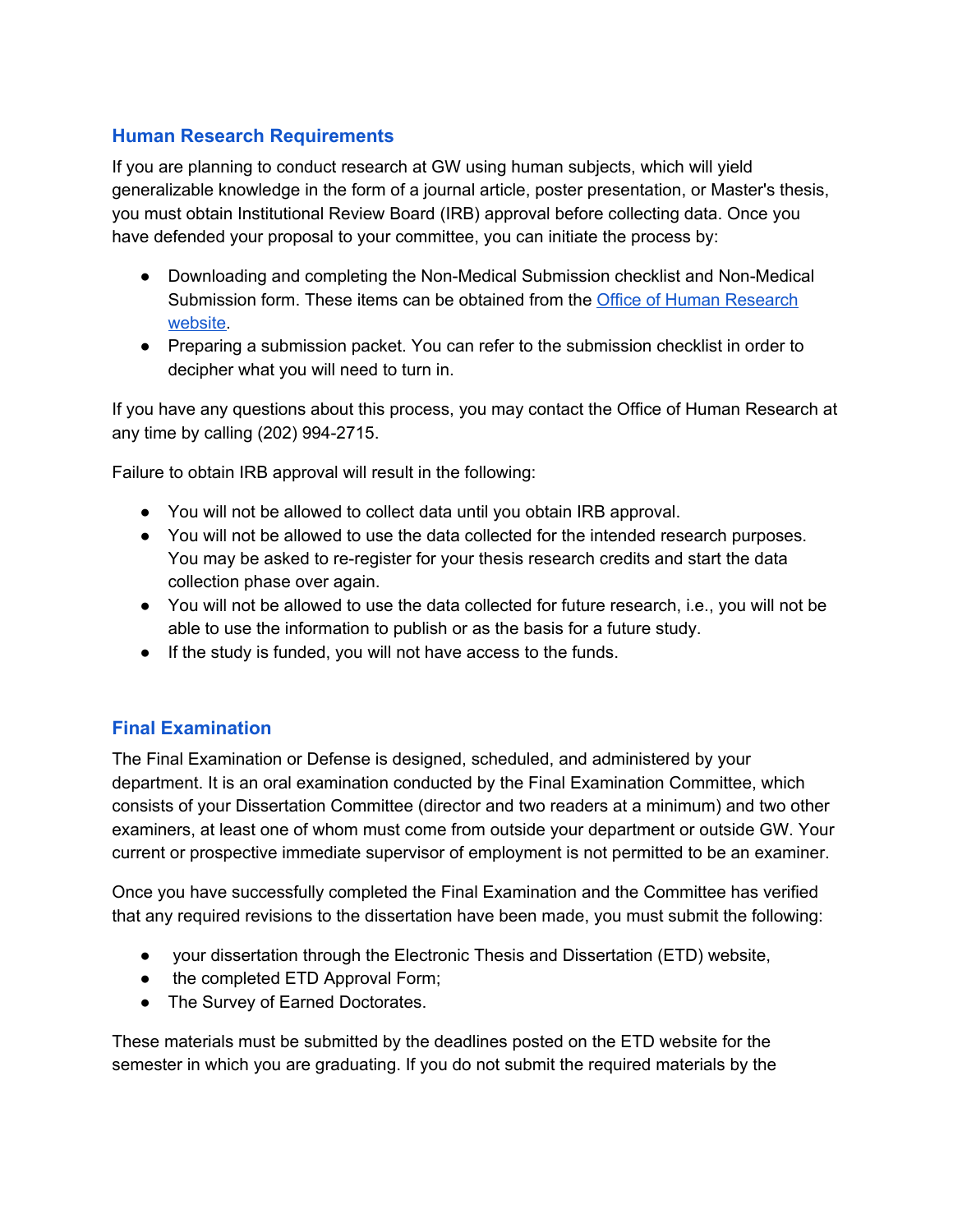deadline, CCAS will not be able to clear you for graduation. You will then need to register for the next semester and reapply for graduation.

Formatting guidelines are noted on the ETD site. The guidelines are designed to produce documents that are uniform in style, but they also allow for the particular requirements of various disciplines.

The certification page in the dissertation should only include the core research committee (director/co-director and two readers). Please use academic titles only (you can find this information in the University Bulletin). Do not use titles such as Dr., PhD, or MD.

Dissertations will first be sent to the Gelman Library for approval. Once approved by Gelman, the dissertation will be forwarded to CCAS for a final check. You may receive instructions from Gelman or CCAS to make changes and upload a revised edition of their work. The student will be notified by email once the dissertation has been approved and forwarded to ProQuest/UMI. Requested changes must be submitted in a timely manner in order for CCAS to clear you for graduation.

You must pay ProQuest/UMI fee directly on line. The amount charged will depend on the publishing option chosen by you. GW recommends students choose the Open Access option in the interest of making their scholarship as accessible as possible.

Accepted dissertations and any accompanying illustrations become the property of the University. The University is to be given credit for material used in the publication of any portion of a dissertation, whether as a direct quotation or as an adaptation.

# <span id="page-16-0"></span>**The Doctor of Psychology (PsyD)**

The program leading to the degree of Doctor of Psychology requires the satisfactory completion of a minimum of 83 credit hours of approved graduate course work. A maximum of 12 credit hours may be taken in courses offered by the other affiliated members of the Consortium of Universities. Doctor of Psychology degree candidates have an overall five-year (10 semester) time limit for completion of all course requirements.

#### <span id="page-16-1"></span>**Transfer of Credits**

Provisions are the same as outlined in the Transferring Credits section above. This request should be submitted within the first year in the program.

#### <span id="page-16-2"></span>**Major Area Paper**

All PsyD students must complete a Major Area Paper (MAP). Submission of the MAP is handled internally within the Professional Psychology program, and papers are not submitted to the ETD website at this time.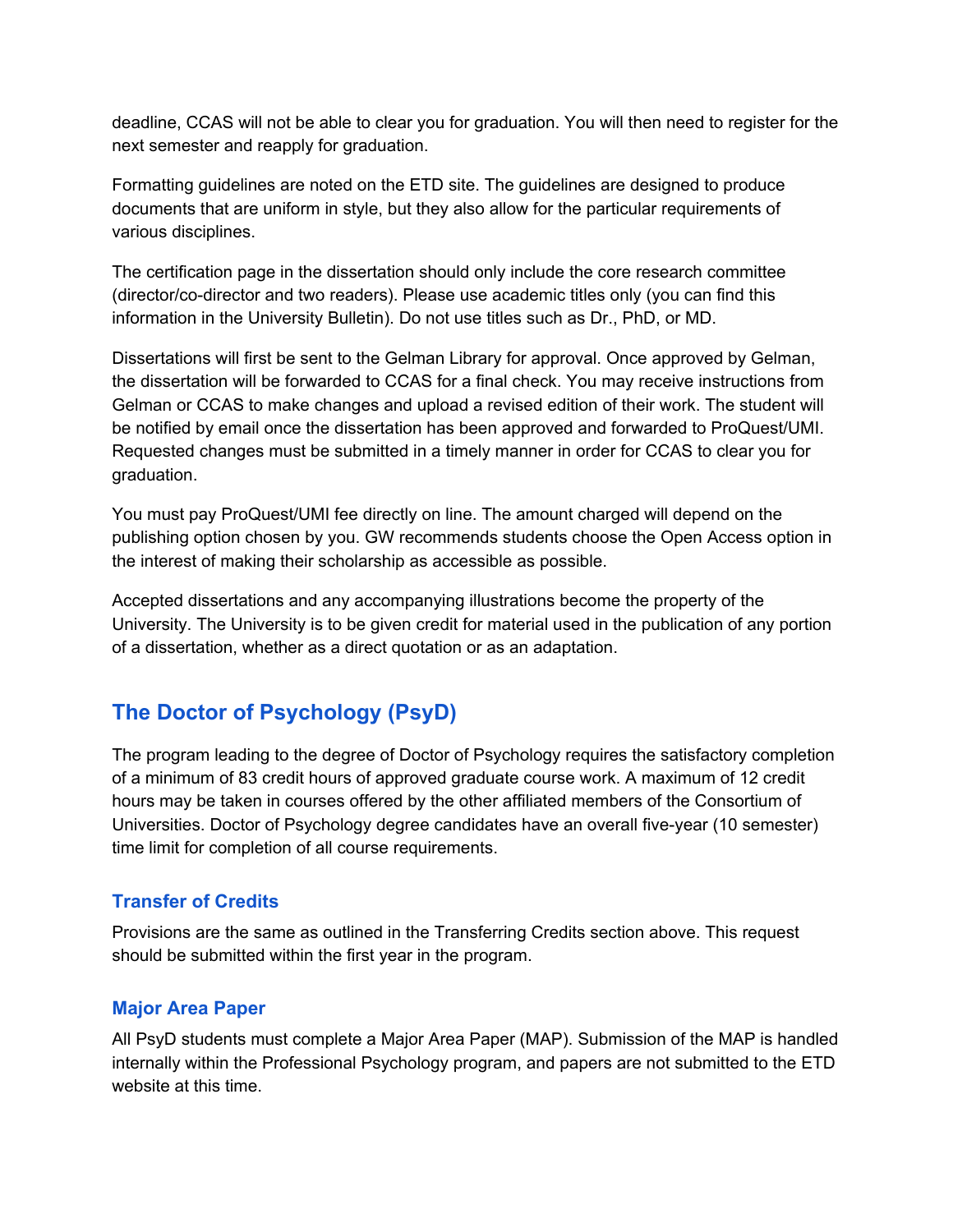If you complete your MAP prior to the start of the semester in which you will begin your internship, you will be permitted to register for a special section of the zero-credit Continuous Enrollment course for the duration of your internship. If your MAP is not complete by the start of the semester in which you begin your internship, you are required to register for 1 credit of Continuing Research (CR). Your registration cannot be changed in the middle of a semester, so if you complete your MAP after the semester has started you must remain registered for CR. However, you may register for the zero-credit Internship course in subsequent semesters.

Your MAP must be complete by April 1 in order for you to walk in the Spring Doctoral Hooding Ceremony and other graduation ceremonies (please see the Doctoral Hooding section). If your MAP is not complete by April 1, you will be invited to attend the Hooding Ceremony in the following year.

#### <span id="page-17-0"></span>**The General Examination**

You are required to complete the General Examination. If you fail to pass any part of the General Examination you may, with the approval of the program, repeat the examination at the next scheduled examination date. If you are not approved to retake the general examination, your degree candidacy will be terminated. If you fail a second time, no further opportunity to take the examination is permitted and your degree candidacy will be terminated.

# <span id="page-17-1"></span>**Rights, Responsibilities, and Academic Integrity**

#### <span id="page-17-2"></span>**Student Rights and Responsibilities**

The University's Statement of Student Rights and [Responsibilities](https://studentconduct.gwu.edu/student-rights-responsibilities) is available from the Office of Student Rights and Responsibilities. This statement includes the Code of Student Conduct which defines student behavior that is considered to be disruptive to the academic enterprise and life within the campus community. The Code also details the procedures by which the University takes disciplinary action against students who violate the provisions of the Code. Student Grade Appeals are handled through the [Columbian](http://columbian.gwu.edu/sites/default/files/u6/grading.pdf) College of Arts and Sciences Arbitrary or [Capricious](http://columbian.gwu.edu/sites/default/files/u6/grading.pdf) Academic Evaluation procedures.

#### <span id="page-17-3"></span>**Academic Integrity**

The University community, in order to fulfill its purposes, must establish and maintain guidelines of academic behavior. All members of the community are expected to exhibit honesty and competence in their academic work. Incoming students have a special responsibility to acquaint themselves with, and make use of, all proper procedures of doing research, writing papers, and taking examinations.

Members of the community will be presumed to be familiar with the proper academic procedures and held responsible for applying them. Deliberate failure to act in accordance with such procedures will be considered academic dishonesty. Acts of academic dishonesty are a legal,